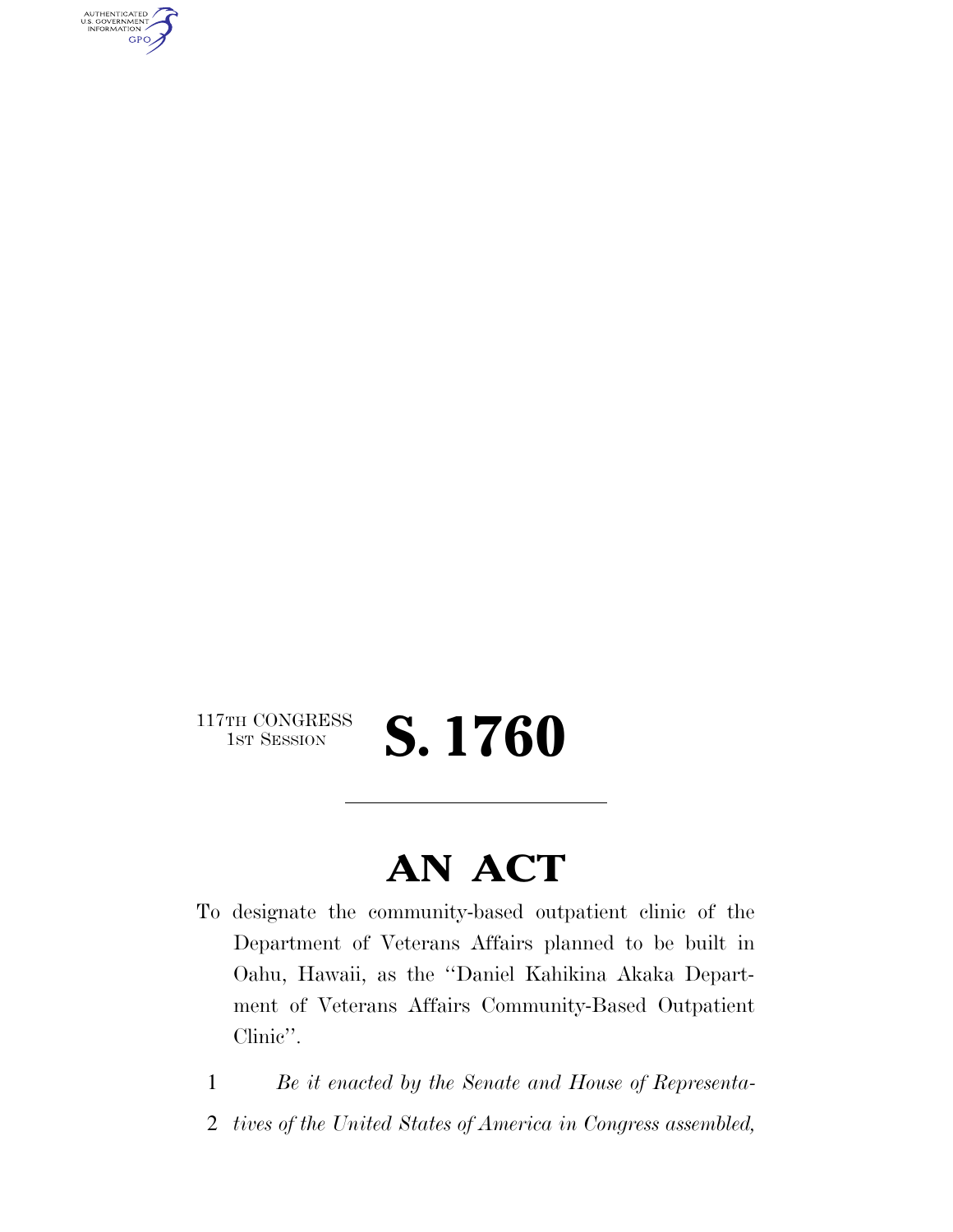## **SECTION 1. DESIGNATION OF DANIEL KAHIKINA AKAKA DEPARTMENT OF VETERANS AFFAIRS COM-MUNITY-BASED OUTPATIENT CLINIC.**

 (a) DESIGNATION.—The community-based outpatient clinic of the Department of Veterans Affairs planned to be built in Oahu, Hawaii, shall after the date of the enact- ment of this Act be known and designated as the ''Daniel Kahikina Akaka Department of Veterans Affairs Commu- nity-Based Outpatient Clinic'' or the ''Daniel Kahikina Akaka VA Clinic''.

 (b) REFERENCE.—Any reference in any law, regula- tion, map, document, paper, or other record of the United States to the community-based outpatient clinic referred to in subsection (a) shall be considered to be a reference to the Daniel Kahikina Akaka Department of Veterans Af-fairs Community-Based Outpatient Clinic.

Passed the Senate December 18 (legislative day, December 17), 2021.

Attest:

*Secretary.*